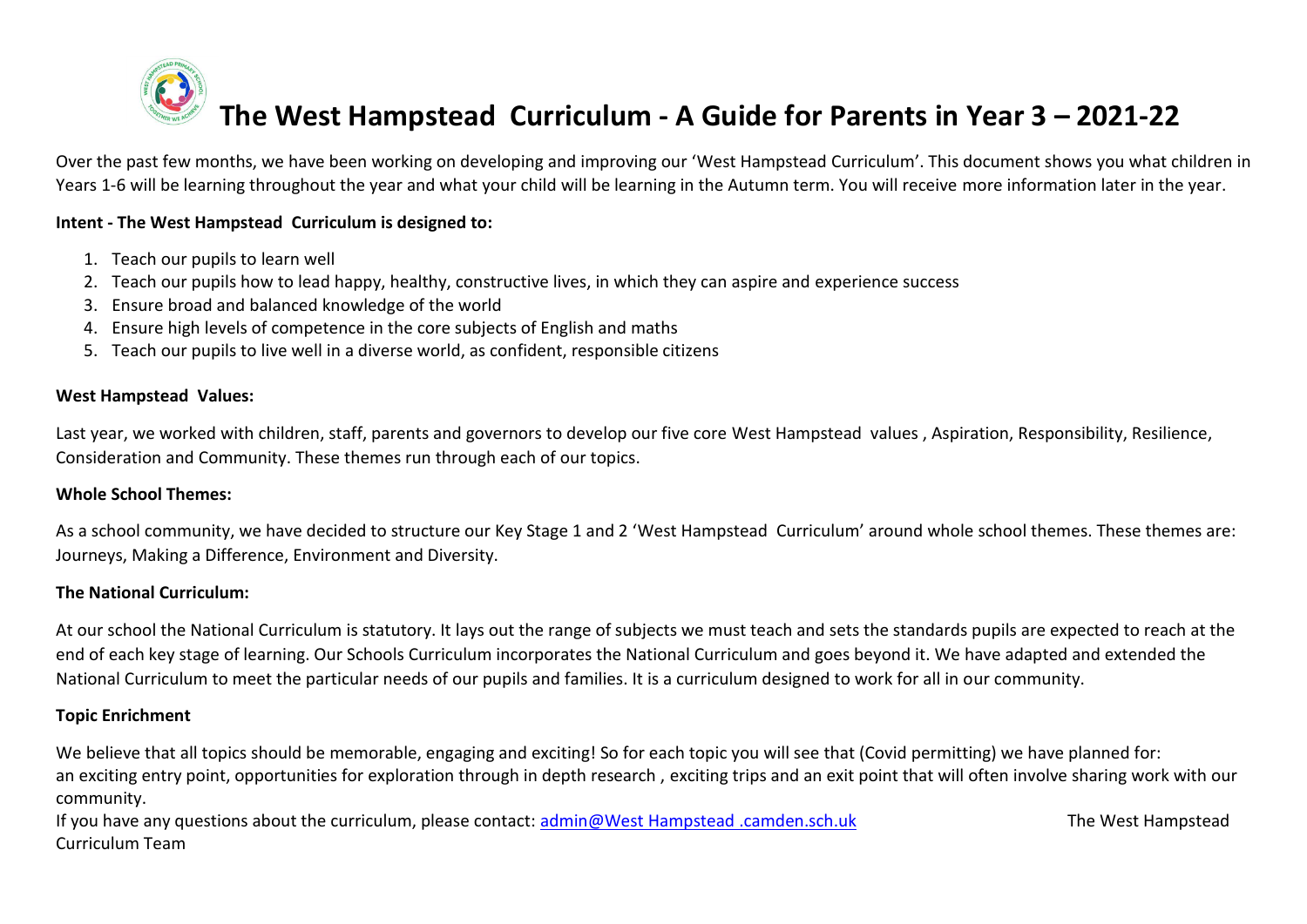| <b>SEARCHEAD PRIM</b>          | <b>Aspiration</b>    | Responsibility                 |
|--------------------------------|----------------------|--------------------------------|
| FTHER WE AC                    |                      |                                |
| <b>The West</b>                | Creativity           | - Citizenship                  |
| <b>Hampstead Values</b>        | - Curiosity          | - Staying Healthy              |
| 2021-22                        | - Communication      | Organisation<br>$\blacksquare$ |
| <b>Resilience</b>              | <b>Consideration</b> | <b>Community</b>               |
|                                |                      |                                |
| - Confidence                   | Kindness             | - Belonging                    |
| Independence<br>$\blacksquare$ | Empathy              | Collaboration                  |
| - Adaptable                    | Respect              | Relationships                  |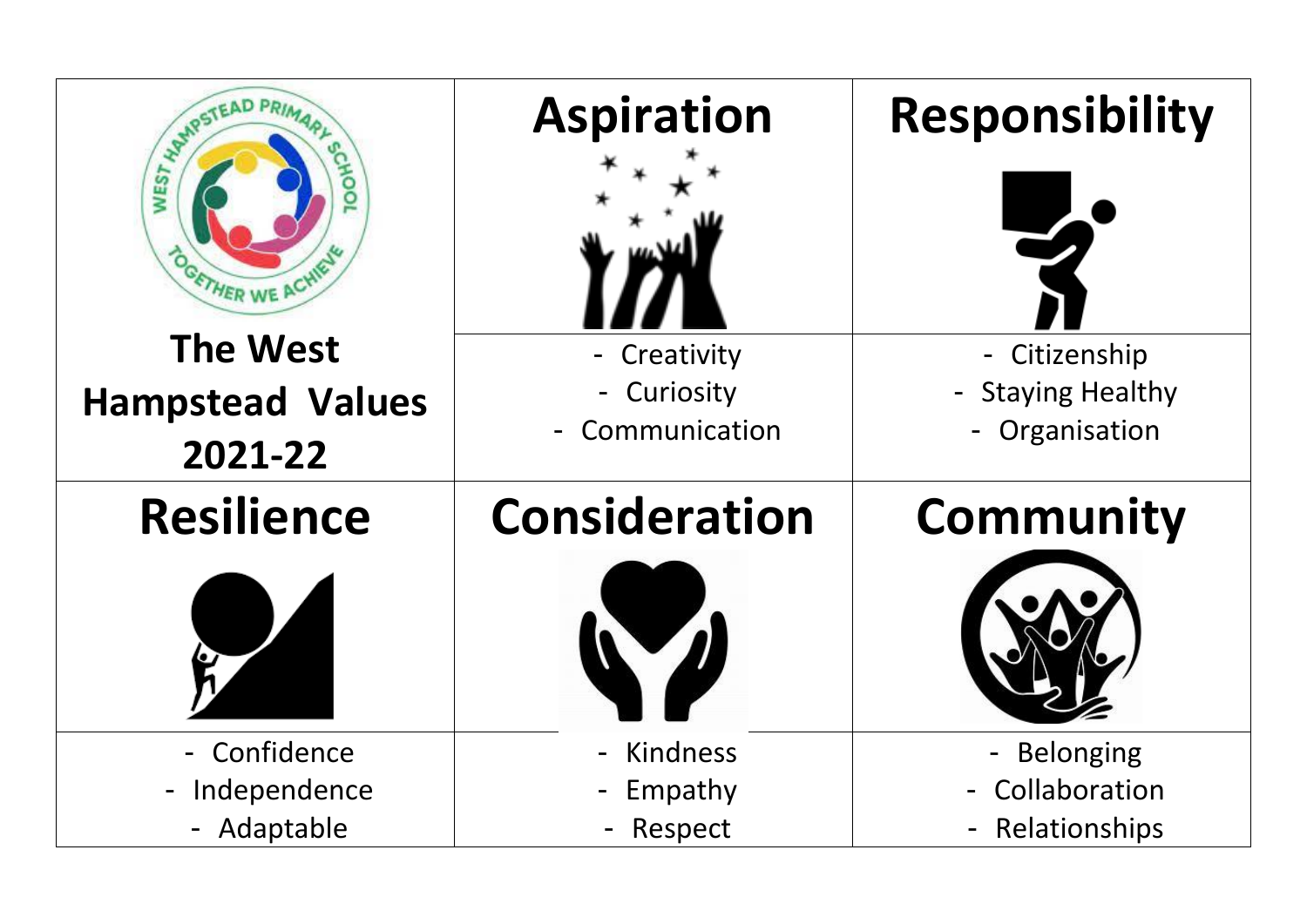# **The West Hampstead Curriculum Overview – Whole School Themes 2021-22**

| <b>Term</b>                         | <b>Autumn 1</b>                             | <b>Autumn 2</b>                                            | <b>Spring</b>                       | <b>Summer</b>                              |
|-------------------------------------|---------------------------------------------|------------------------------------------------------------|-------------------------------------|--------------------------------------------|
| <b>Whole</b><br><b>School Theme</b> | <b>JOURNEYS</b>                             | <b>MAKING A</b><br><b>DIFFERENCE</b>                       | <b>ENVIRONMENT</b>                  | <b>DIVERSITY</b>                           |
| Year 1                              | <b>Earth and Space</b>                      | We are builders.                                           | <b>Heroes</b><br>Our Secret garden. | <b>Carnival of Animals.</b><br>Travellers. |
| Year 2                              | Growing up in Kenya                         | <b>Toys and Lego</b>                                       | The Great Fire of<br>London.        | By the Sea.                                |
| Year <sub>3</sub>                   | Field to fork                               | Victorian schools                                          | Stone age/ Changing<br>planet       | Britain from the air.                      |
| Year 4                              | The Egyptians - Journey<br>to the Afterlife | The Romans - How the<br><b>Romans Changed the</b><br>world | <b>Steam</b>                        | Europe                                     |
| Year 5                              | Shackleton                                  | <b>Ancient Greece</b>                                      | Space                               | Invasion! Anglo-<br>Saxons/Vikings/Normans |
| Year <sub>6</sub>                   | The Silk Road                               | <b>Battle of Britain</b>                                   | <b>Disasters</b>                    | Evolution and adaptation                   |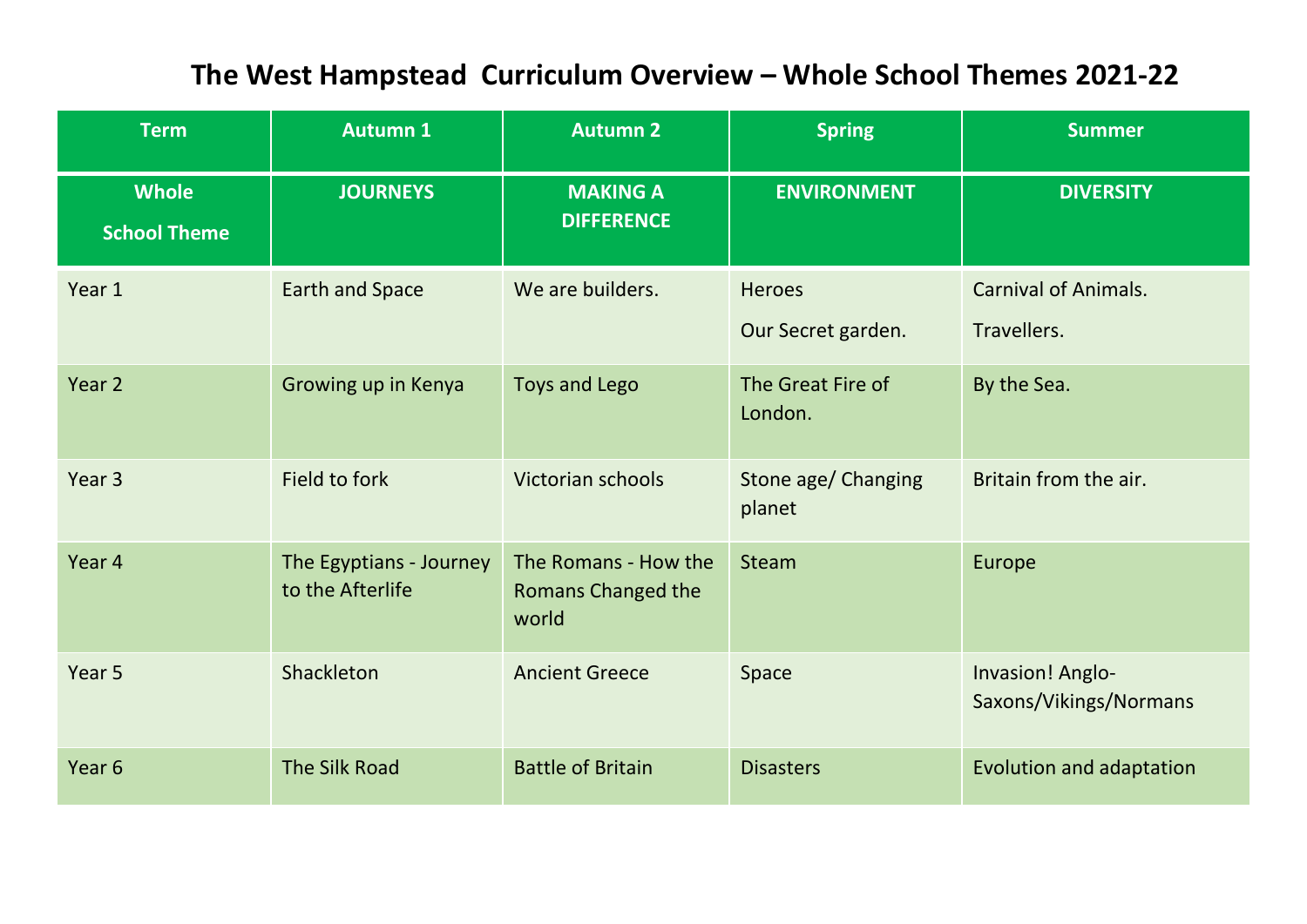

 **The Year 3 West Hampstead Curriculum Overview – 2021-22**

|                   | <b>Autumn 1</b>                                                     | <b>Autumn 2</b>                                              | <b>Spring</b>                                                                                                               | <b>Summer</b>                                                                                                                                    |
|-------------------|---------------------------------------------------------------------|--------------------------------------------------------------|-----------------------------------------------------------------------------------------------------------------------------|--------------------------------------------------------------------------------------------------------------------------------------------------|
|                   | <b>JOURNEYS</b>                                                     | <b>MAKING A DIFFERENCE</b>                                   | <b>ENVIRONMENT</b>                                                                                                          | <b>Diversity</b>                                                                                                                                 |
| Year <sub>3</sub> | <b>Field to fork</b>                                                | <b>Victorian schools</b>                                     | <b>Stone age/ Changing planet</b>                                                                                           | <b>Britain from the air.</b>                                                                                                                     |
| Subjects          | Geography, History, DT, Art                                         | Geography, History, DT,<br>Art                               | Geography, History, DT, Art                                                                                                 | Geography, History, DT, Art                                                                                                                      |
| Science           | Animals including humans                                            | Light                                                        | <b>Rocks and Soils</b>                                                                                                      | <b>Forces and Magnets</b>                                                                                                                        |
| English           | Gorilla - Anthony Browne<br>Spud Murphy - Eoin Colfer               | Ice Palace - Robert<br>Swindells<br>Castles - Colin Thompson | Dreamgiver - video<br>The Pebble in my Pocket - Meredith<br>Hooper<br>Iron Man - Ted Hughes<br>The Sun is Laughing - Poetry | Moushole Cat - Antonia Barber<br><b>Pursasive leaflet writing</b><br><b>Wolve - Emily Gravett</b><br>The Frog Prince Continued - Jon<br>Scieszka |
| Maths             | Number sense and exploring<br>calculation strategies<br>Place value | Graphs<br>Addition and subtraction<br>Length and perimeter   | Multiplication and division<br>Deriving multiplication and division facts<br>Time<br><b>Fractions</b>                       | Angles and Shape<br><b>Measures</b><br>Securing multiplication and<br>division<br><b>Exploring calculation strategies</b><br>and place value     |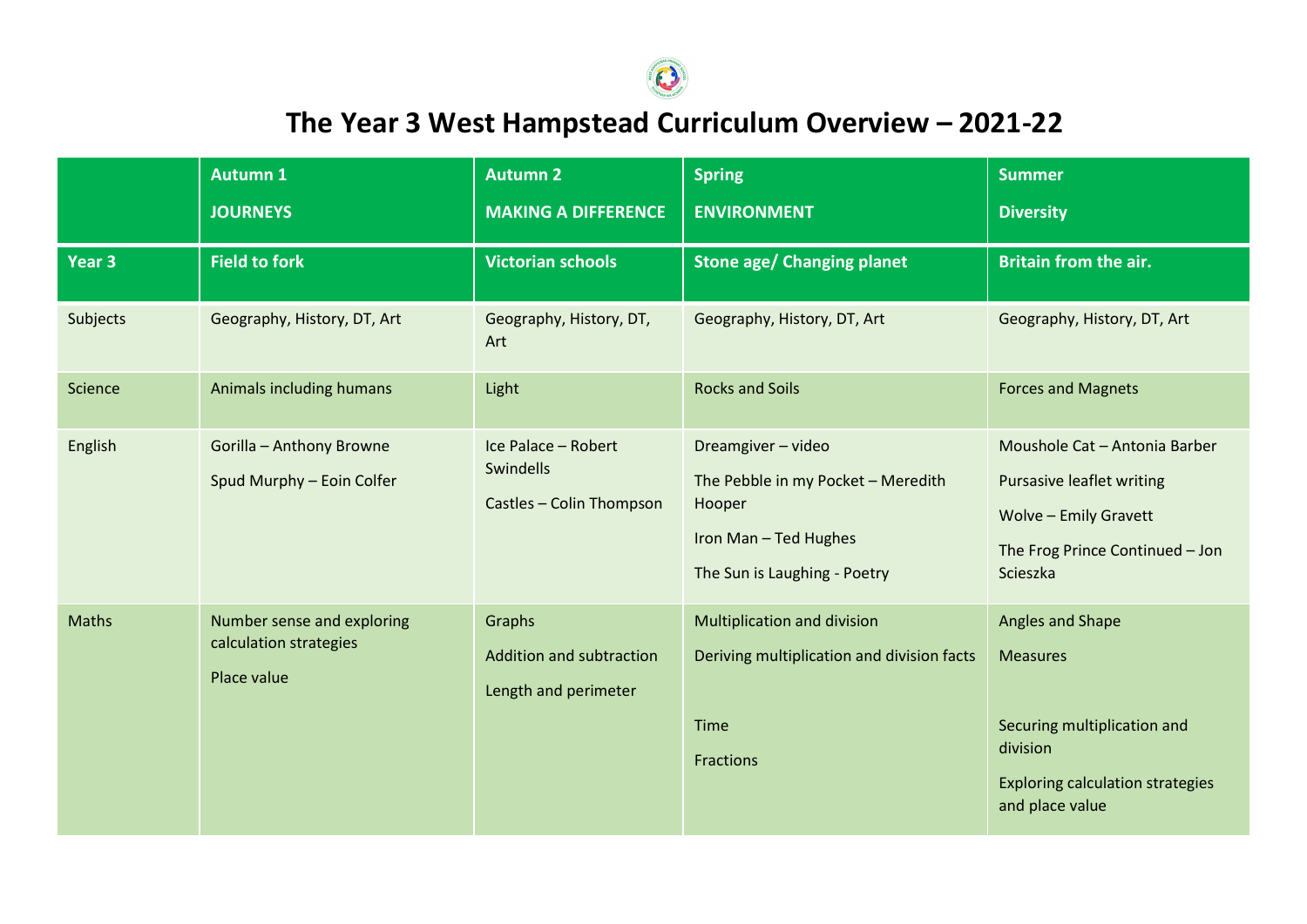

| West Hampstead Curriculum 2021-22 - Environment                                                                                                                                |                       |                                                                                                                        |                   |                                                   | Year 3 – Changing Planet and Stone Age                                                                                                                                                                                                                                                                                                      |                                                                                                                                         |                                                                                                                                                                                                                                                                                                                                                              |                                                                                                                                                                        |
|--------------------------------------------------------------------------------------------------------------------------------------------------------------------------------|-----------------------|------------------------------------------------------------------------------------------------------------------------|-------------------|---------------------------------------------------|---------------------------------------------------------------------------------------------------------------------------------------------------------------------------------------------------------------------------------------------------------------------------------------------------------------------------------------------|-----------------------------------------------------------------------------------------------------------------------------------------|--------------------------------------------------------------------------------------------------------------------------------------------------------------------------------------------------------------------------------------------------------------------------------------------------------------------------------------------------------------|------------------------------------------------------------------------------------------------------------------------------------------------------------------------|
| <b>Aspiration</b>                                                                                                                                                              | <b>Responsibility</b> | <b>Resilience</b>                                                                                                      | Consideration     | <b>Community</b>                                  | Essential<br>Knowledge -<br>Geography<br>By the end of this<br>unit children will<br>know:<br>How and why rocks<br>change over time e.g.<br>Ice Age, Stone Age,<br>volcanoes, weather<br>Continents,<br>landmasses and key<br>volcanoes and<br>earthquakes across<br>the world<br>Historic chronology<br>(BC/AD/millennia/pre-<br>historic) | Vocabulary<br>Crust<br>Mantel<br>Core Molten<br>asphalt<br><b>Tectonic plates</b><br>Active dormant<br>extinct<br>volcano<br>earthquake | Essential<br>Knowledge -<br>History<br>By the end of this<br>unit children will<br>know:<br>That there were<br>stone, Bronze and<br>Iron ages and these<br>link to<br>developments in<br>tools, culture and<br>technology.<br>What prehistoric<br>ate and how they<br>got their food.<br>Where and how<br>prehistoric people<br>lived<br>What Skara Brae is. | Vocabulary<br>Ancient<br>Stone age<br><b>Bronze Age</b><br>Iron Age<br>Artefacts<br>Primary sources<br>Secondary sources<br>settlement<br>prehistoric<br>archaeologist |
| <b>Explore</b><br><b>Entry Point</b>                                                                                                                                           |                       | Trip                                                                                                                   | <b>Exit Point</b> |                                                   |                                                                                                                                                                                                                                                                                                                                             |                                                                                                                                         |                                                                                                                                                                                                                                                                                                                                                              |                                                                                                                                                                        |
| Creating play-dough planets to<br>Research<br>explore the layers of the Earth.<br>Skara Brae<br>$\bullet$<br>Stonehenge<br><b>Nick Rowland</b><br>Formation of earth over time |                       | <b>Natural History</b><br>Museum<br>(Volcanoes and<br>Earthquakes)<br>Stone Age<br>artefacts<br>workshop<br>(internal) | model volcanoes   | Volcano presentation to class including exploding |                                                                                                                                                                                                                                                                                                                                             |                                                                                                                                         |                                                                                                                                                                                                                                                                                                                                                              |                                                                                                                                                                        |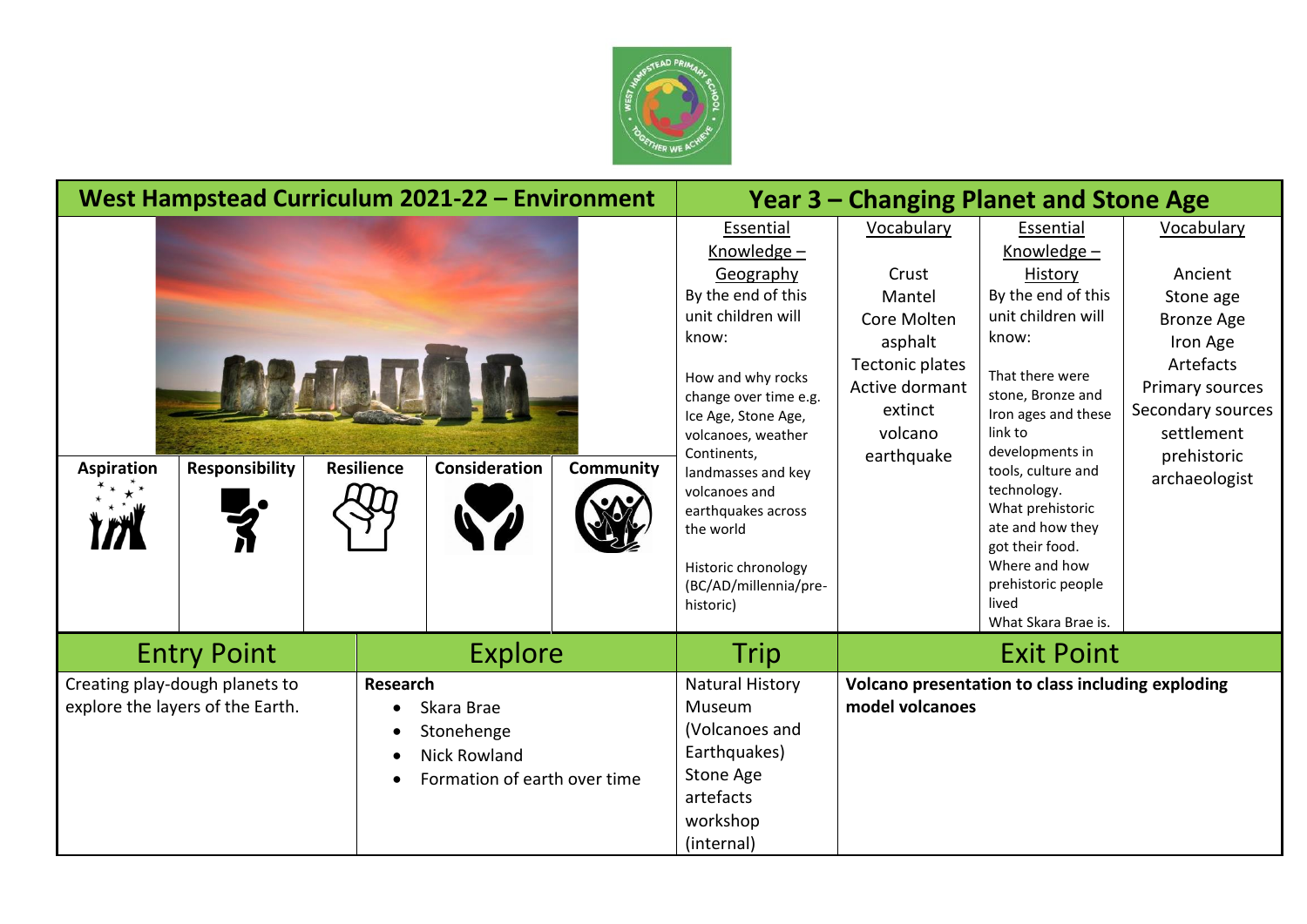| <b>English</b>                                                                                                            | <b>Science</b>                                                                                                                                                                                                                                                                                                                                                                        | <b>History</b>                                                                                                                                                                                                                                                                                                                                                                                                                                                                                                        | Geography                                                                                                                                                                                                                                                                                                                                                                                                                                                                                               |  |  |
|---------------------------------------------------------------------------------------------------------------------------|---------------------------------------------------------------------------------------------------------------------------------------------------------------------------------------------------------------------------------------------------------------------------------------------------------------------------------------------------------------------------------------|-----------------------------------------------------------------------------------------------------------------------------------------------------------------------------------------------------------------------------------------------------------------------------------------------------------------------------------------------------------------------------------------------------------------------------------------------------------------------------------------------------------------------|---------------------------------------------------------------------------------------------------------------------------------------------------------------------------------------------------------------------------------------------------------------------------------------------------------------------------------------------------------------------------------------------------------------------------------------------------------------------------------------------------------|--|--|
| Key texts<br>THE<br><b>EBBLE</b><br>IN MY<br>POCKET<br>A HISTORY OF OUR EARTH<br>Pebble in my Pocket -<br>Meredith Hooper | Rocks<br>I can compare and group together different kinds of rocks<br>on the basis of their appearance and simple physical<br>properties<br>I can describe in simple terms how fossils are formed when<br>things that have lived are trapped within rock<br>I can recognise that soils are made from rocks and organic<br>matter<br>I can describe how and why rocks change over time | I can use words and phrases linked to<br>history (e.g. AD/BC/millennia/pre-<br>historic).<br>I can describe historically significant<br>places.<br>I can understand knowledge from the<br>past is constructed from different<br>sources.<br>Skara Brae sources; Stonehenge art<br>I understand events which happened<br>beyond living memory.<br>I know about changes in Britain from<br>Stone Age to Iron Age.<br>I can ask historical questions.<br>Similarities and differences Stone Age life<br>and modern life. | I understand why there are similarities and<br>differences between places.<br>Volcanoes and earthquakes<br>formation/occurrence; Ring of Fire shown on<br>world map using atlases/Google Earth<br>I can begin to understand erosion.<br>Plate tectonics; weather erosion; rock<br>formation<br>I can use digital mapping to find key features.<br>Ring of Fire; finding volcanoes and mountains<br>I can use and understand geographical<br>vocabulary (e.g. volcano, mountain, valley,<br>settlement). |  |  |
| Dreamgiver                                                                                                                | <b>Computing</b>                                                                                                                                                                                                                                                                                                                                                                      | <b>Art and Design</b>                                                                                                                                                                                                                                                                                                                                                                                                                                                                                                 |                                                                                                                                                                                                                                                                                                                                                                                                                                                                                                         |  |  |
|                                                                                                                           | Unit 3.4 Typing (4 weeks)<br>$\bullet$<br>Unit 3.5 Email (6 weeks)<br>Unit 3.6 Branching Databases (4 weeks)                                                                                                                                                                                                                                                                          | I can use a sketchbook for experimentation.L1<br>I can experiment with different materials to create a range of effects and use these<br>techniques in my finished piece of work. L2                                                                                                                                                                                                                                                                                                                                  |                                                                                                                                                                                                                                                                                                                                                                                                                                                                                                         |  |  |
| Dreamgiver - The Literacy<br>Shed                                                                                         | I can make choices on which program is best for a given task.                                                                                                                                                                                                                                                                                                                         | Volcano art                                                                                                                                                                                                                                                                                                                                                                                                                                                                                                           |                                                                                                                                                                                                                                                                                                                                                                                                                                                                                                         |  |  |
| <b>ON</b><br>MAN<br><b>TED HUGHES</b>                                                                                     | I know I need to keep my password and personal information<br>secure.                                                                                                                                                                                                                                                                                                                 | I can talk about artists and describe their work. T1<br>Nick Rowland volcanoes multi-media art<br>I can use shading using different media. T2<br>I can talk about and identify complimentary tones and warm/colours. T3<br>I can compare and recreate form of natural and manmade objects. T4                                                                                                                                                                                                                         |                                                                                                                                                                                                                                                                                                                                                                                                                                                                                                         |  |  |
|                                                                                                                           | I can recognise acceptable and unacceptable behaviour<br>online.                                                                                                                                                                                                                                                                                                                      | I can use collage including overlapping and layering for different effects. T5                                                                                                                                                                                                                                                                                                                                                                                                                                        |                                                                                                                                                                                                                                                                                                                                                                                                                                                                                                         |  |  |
|                                                                                                                           | I can explain how simple algorithms solve given problems                                                                                                                                                                                                                                                                                                                              | Stonehenge silhouette                                                                                                                                                                                                                                                                                                                                                                                                                                                                                                 |                                                                                                                                                                                                                                                                                                                                                                                                                                                                                                         |  |  |
|                                                                                                                           | I understand that computer networks allow data to be<br>transferred and shared.                                                                                                                                                                                                                                                                                                       | Cave paintings<br><b>Curriculum Maps</b>                                                                                                                                                                                                                                                                                                                                                                                                                                                                              | S:\TeachingStaff\Beckford Curriculum\BECKFORD CURRICULUM 2020-21\2020-21\Subject                                                                                                                                                                                                                                                                                                                                                                                                                        |  |  |
| The Iron Man - Ted Hughes                                                                                                 | I understand that the internet is a large network that enables<br>computers to share information.                                                                                                                                                                                                                                                                                     | 6                                                                                                                                                                                                                                                                                                                                                                                                                                                                                                                     |                                                                                                                                                                                                                                                                                                                                                                                                                                                                                                         |  |  |